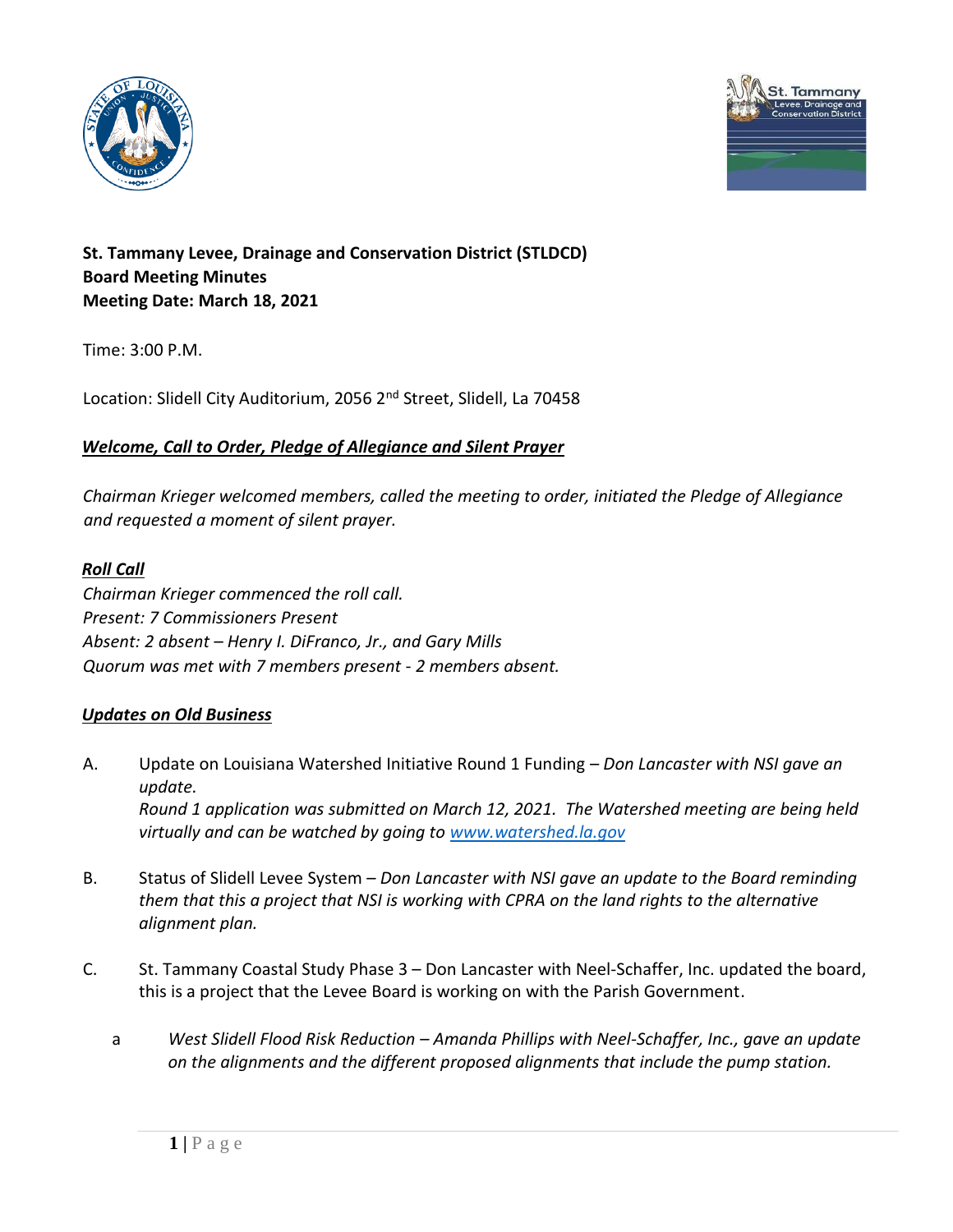- D. Tidal Gauge Request to CPRA Chairman Krieger asked that the CPRA representative update the members on the status of the tidal gauge request.
- E. STLDCD Web Site Commissioner Bruhl provided an update that the website is fully updated as of today!
- F. Public Comments
	- a Roger Kjos asked that the presentations be included on the website.
	- b *Marie RIcca asked that levee members please come to her area for a stakeholders meeting*
	- c *Carolyn Monteith also asked for a stakeholders meeting in her area and commented that the maps be larger for the presentation.*

### *New Business*

- A. *Duplantier, Hrapmann, Hogan and Maher, LLP CPAs contract information – Chair Krieger updated the Board of the review process by the District Attorney's office and the Boards Insurance carrier. Upon receiving that information Chair Krieger she believes she will be able to sign off on it.*
- B. *Update on USACE St. Tammany Feasibility Study Schedule update provided by Chairman Krieger. The 3X3X3 USACE study is well on its way and our consultants are working with the USACE on the cost, alignments, and the data gathered by NSI.*
- C. *Update on Stakeholder Meetings - Chairman Krieger provided an update and summary of the following meetings:*
	- a *Meeting with Parish President Mike Cooper and the Northshore Delegation*
	- b *ALBL Meeting – there will be a meeting in December.*
	- c *Meeting with CPRA*
	- d *Introductory meeting with USACE N.O. District Colonel Murphy and Mr. Mark Wingate*
	- e *Meeting with P2E Developers of the proposed Entertainment-Resort*

Public Comments – none

D. *Discussion and Vote on Committee Structure –*

*Chair Krieger asked that the members think about forming two committees. A Financing and Administrative committee and a Engineering and Construction. Chair Krieger asked that the Board continue to discuss this at the next meeting.*

*Public Comments - None*